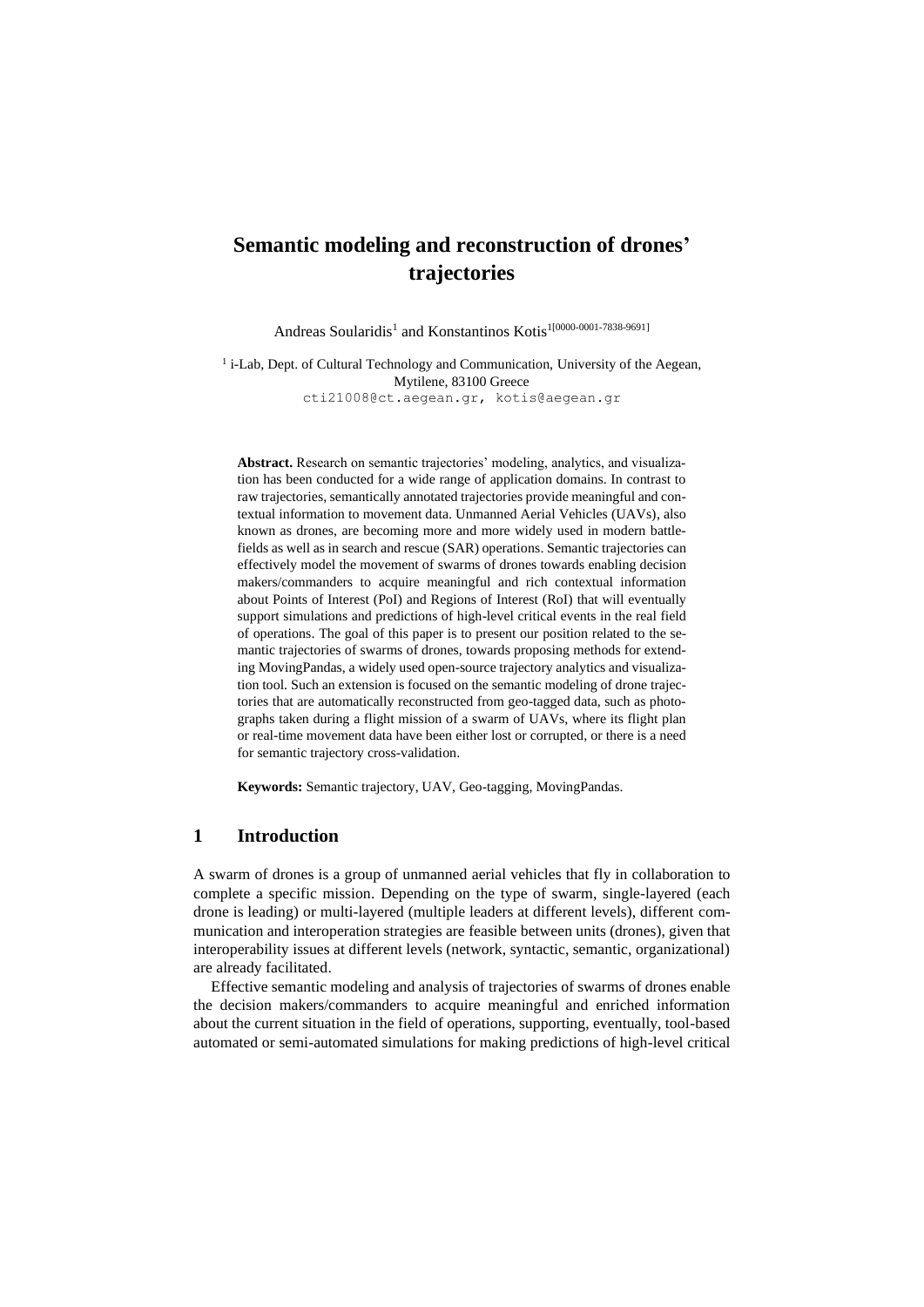events e.g., rescue or no-rescue due to the severity of weather condition at specific region of interest and time-window.

A *semantic trajectory of swarm of drones* is a synthesis of *semantic trajectories* [1] of multiple units moving (flying) in a specified formation, sharing common origin-destination points, having a common mission, enriched with *semantic annotations* at different levels of detail, having one or more complementary segmentations, where each segmentation consists of a list of annotated episodes. A *drone trajectory* is a sequence of points (*trace*) that specify the position of the *moving entity* in space and time. A *segment* is a part of the trajectory that contains a list of *episodes*. Each episode has a starting and ending timestamp, the segmentation criterion (annotation type) and the episode annotation. For example, an annotation type can be the "weather conditions" and an episode annotation can be "a storm", "heavy rain", "extremely high waves", etc.

Swarms of drones are becoming widely used in modern battlefields as well as in search and rescue (SAR) operations [2][3]. To create the semantic trajectory of a swarm of drones, raw movement data collected from each unit is necessary. However, unpredicted threats (e.g., unit malfunction, hacking, weather condition) and known vulnerabilities of drones (e.g., operation conditions) can be the cause of incorrect, invalid, or missing movement data. To solve this problem, there is need to introduce methods for reconstructing the semantic trajectories using other data available during a mission, and cross-validate them against the movement data generated ones. In our work we propose to utilize the geo-tagged photos taken by drones' carrying equipment during a mission, since they provide suitable meta-data for semantic trajectory reconstruction.

The aim of our work is a) to design and implement an ontology-based framework for the semantic modeling of trajectories of swarms of drones, reconstructed by geotagged photos, b) the development of a method for constructing semantic trajectories from geo-tagged photos. Although related research work exists in both directions, currently there isn't any free and open-source integrated development environment available for supporting both tasks. The goal of our work is to do so by implementing both as extensions of the open-source and widely-used free environment for spatiotemporal trajectory analytics and visualization, namely MovingPandas [4]. Moreover, we plan to evaluate the implemented tasks with real data of drone flights that we are continuously collecting from our drones, as well as from open data. Last but not least, we plan to reuse datAcron ontology [5] in the semantic annotation task of the proposed framework, extending it were necessary, delivering a new UAV-specific ontological model.

The structure of this paper is as follows: Section 2 presents the state-of-the-art in related topics, and section 3 briefly introduces the proposed approach.

#### **2 Related Work**

Grasier proposes a general-purpose Python library for the analysis and visualization of trajectory data called MovingPandas [4]. In MovingPandas the trajectory is the core object, and modelled as time-ordered series of geometries, stored as GeoDataFrame and integrated with coordinate reference system information. A trajectory object in MovingPandas can represent its data either as point-based, or as line-based, while the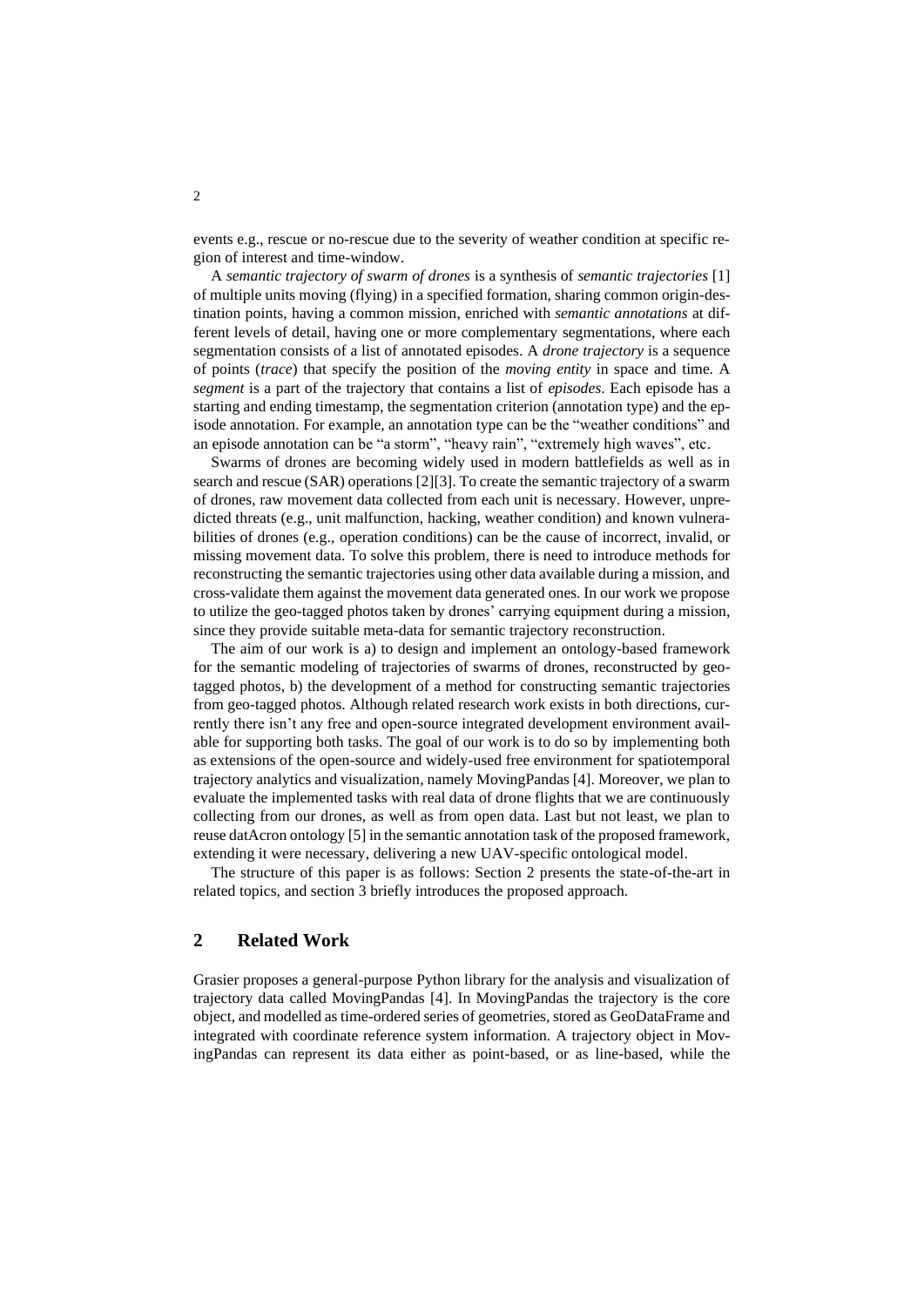analysis process and the visualization are executed in two-dimensional space. The proposed library can be used as a stand-alone Python script, as well as within the desktop GIS application QGIS as a plugin called Trajetools.

In the work of Cai et al. [6], the focus is on extracting Semantic Trajectory Patterns from geo-tagged data. They propose a semantic trajectory pattern mining framework, from geo-tagged data taken from social media, to create raw geographic trajectories. These raw trajectories are enriched with contextual semantic annotations, using a RoI as stop to illustrate a place of interest. The algorithm returns basic and multidimensional semantic trajectory patterns.

Santipatakis et al. [5] propose the datAcron ontology for representing semantic trajectories at varying levels of spatiotemporal analysis. Mobility analysis tasks are based on a wealth of disparate and heterogeneous sources of information that need to be integrated. The proposed ontology, as a generic conceptual framework, tackles this challenging problem. The experimental results (Air Traffic Management domain) demonstrate that the proposed ontology supports the representation of trajectories at multiple, interlinked levels of analysis.

#### **3 Proposed Approach**

As already stated, the goal of our work is to design and implement both a) a method for the semantic modeling of trajectories of swarms of drones, and b) a method for the reconstruction of semantic trajectories from geo-tagged photos, as extensions of the open-source and widely used free environment for trajectory analytics and visualization, namely the MovingPandas.



**Fig. 1.** High-level architectural design of the proposed approach (new methods appear in bold)

Towards this direction we propose a combination of approaches, ontologies, tools and methods for reconstructing and semantically annotating trajectories. Particularly, we propose the extension of MovingPandas with a trajectory reconstruction method using the suitable metadata of geo-tagged images (timestamp: date/time taken, GPS data: latitude, longitude, altitude) taken by drones during flights, along with the semantic modeling of trajectories of swarms of drones reusing the datAcron ontology within a new drone-related ontology (for modeling knowledge related to swarms of drones, their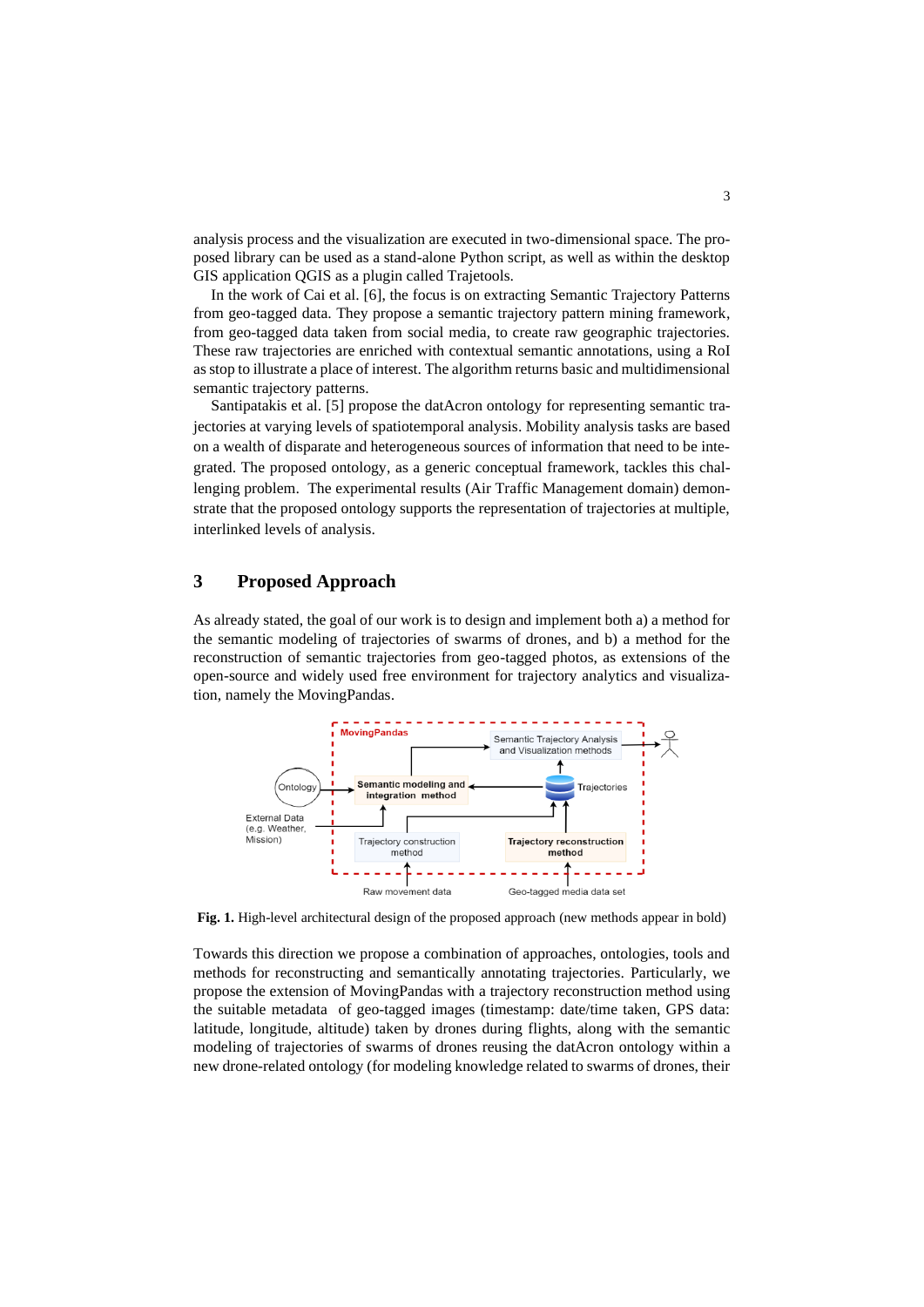flights and missions, their recordings, etc.) which is currently under development in our laboratory. Figure 1 depicts the high-level architectural design of the proposed methods integrated in MovingPandas. The ontological approach ensures a high-level formalism for the representation of a semantic trajectory, as various heterogenous data such as altitude, sensor (attached to drones or gathered from terrestrial IoT platforms), and weather data (gathered from open Web services), along with mission (who, why, and what) and geographic data (e.g., shape files of documenting/recording areas), etc., are used for the enrichment of raw trajectories. Figure 2 depicts the high-level design of the core semantics of the proposed ontology. At this stage, a first draft version (1.0.0) of the semantic model (namely, Onto4drone) has been developed and it is available in  $OWL<sup>1</sup>$ . It is directly based on the datAcron ontology, and indirectly on the DUL, SKOS, SOSA/SSN, SF, GML, and GeoSparql ontologies. The model was developed following the HCOME collaborative engineering methodology, supported by Protégé 5.5 (for personal space model engineering), and WebProtégé (for shared space model engineering). In addition, Google docs and Meet have been used for further collaborative engineering tasks.



**Fig. 2.** Basic concepts and relations of the Onto4drone ontology.

The basic concepts and semantic relations of the model which were implemented in the Onto4drone ontology are briefly presented in Figure 2 in the form of a concept map. This version of Onto4drone includes classes, object properties, and data properties based on the motivated use case of a documentation flight with a mission to record a SAR event related to a sinking ship during a storm. A representative restriction that a RecordingEvent (e.g., a SAR event) occurs in at least one RecordingPosition or in a RecordingSegment. Additionally, a number of individuals have been added in order to evaluate the engineered model in different scenarios.

Beyond the development of the ontological model, current implementation of the proposed approach includes the following:

<sup>1</sup> <https://github.com/KotisK/onto4drone>